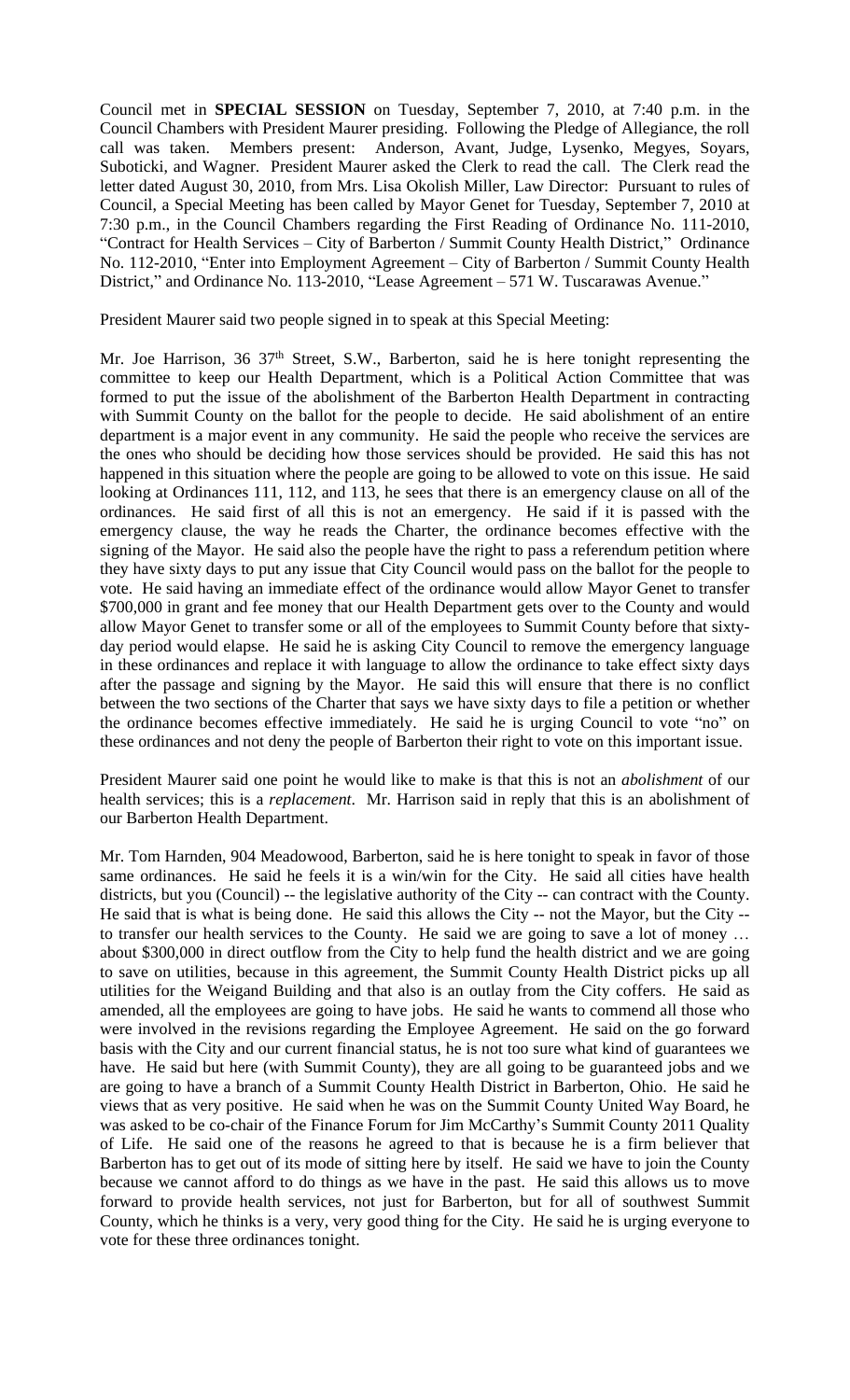**The following Minutes are not transcribed verbatim. This meeting has been recorded in its entirety and the tape is catalogued in the Clerk of Council's office.**

## **ORDINANCE NO. 111-2010**

**ORDINANCE NO. 111-2010. PRESENTED BY: MR. WAGNER. TITLE: CONTRACT FOR HEALTH SERVICES – CITY OF BARBERTON / SUMMIT COUNTY HEALTH DISTRICT. AN ORDINANCE APPROVING AND AUTHORIZING THE UNION OF THE CITY'S HEALTH DISTRICT WITH THE SUMMIT COUNTY COMBINED GENERAL HEALTH DISTRICT AND AUTHORIZING THE MAYOR TO ENTER INTO A CONTRACT WITH THE SUMMIT COUNTY COMBINED GENERAL HEALTH DISTRICT UNDER OHIO REVISED CODE 3709.07, AND DECLARING AN EMERGENCY.**

## *First Reading – September 7, 2010.*

## **ORDINANCE NO. 112-2010**

**ORDINANCE NO. 112-2010. PRESENTED BY: MR. AVANT. TITLE: ENTER INTO EMPLOYMENT AGREEMENT – CITY OF BARBERTON – SUMMIT COUNTY HEALTH DISTRICT. AN ORDINANCE AUTHORIZING THE MAYOR TO ENTER INTO AN EMPLOYMENT AGREEMENT WITH THE SUMMIT COUNTY COMBINED GENERAL HEALTH DISTRICT, WHEREBY CERTAIN BARBERTON HEALTH DEPARTMENT EMPLOYEES WILL BE HIRED BY THE SUMMIT COUNTY COMBINED GENERAL HEALTH DISTRICT, AND DECLARING AN EMERGENCY.**

*First Reading – September 7, 2010.*

## **ORDINANCE NO. 113-2010**

**ORDINANCE NO. 113-2010. PRESENTED BY: MR. ANDERSON. TITLE: LEASE AGREEMENT – 571 W. TUSCARAWAS AVENUE. AN ORDINANCE AUTHORIZING THE MAYOR TO ENTER INTO A THREE (3) YEAR LEASE AGREEMENT WITH THE SUMMIT COUNTY COMBINED GENERAL HEALTH DISTRICT FOR THE LEASE OF 571 W. TUSCARAWAS AVENUE (THE WEIGAND BUILDING), AND DECLARING AN EMERGENCY.** *First Reading – September 7, 2010.*

Mr. Anderson said the City Properties and Parks Committee would like to schedule a Special Parks Committee Meeting on September 13 to ask some questions before the vote next week. He said they would like the Mayor and Law Director to attend.

Mr. Wagner said he wants to thank everybody involved in hammering out this agreement this evening. He said we spent a lot of time and effort to get to this point. He said we wanted this to mirror the agreement the City of Akron had and we wanted all of our employees to have jobs and we wanted them all to be treated equally. He said it was not easy; it took a lot of effort and a lot of fortitude with a lot of people getting involved. He said it has been in the last couple of hours that we were able to get this worked out. He said the agreement had a clause stating that our people would be treated as new hires; that was stricken out of the agreement. He said we have the amended Employment Agreement that is now part of this ordinance and he thinks that this is probably the best deal that could be negotiated.

Mayor Genet said it was the work of a lot of people. He said he was thankful to get everyone together in the eleventh hour to handle all the concerns that were in front of them. He said they were able to secure employment of every individual currently working at the Health Department. He said that is definitely a win. He said this issue has been before us long before Mr. Wagner even came on City Council. He said hopefully by next Monday Council will support these ordinances and this will take place effective October 1<sup>st</sup>. He said this particular ordinance has been endorsed by AFSCME. He said he will not speak for AFSCME, but they were at the table and agreed with the changes made to the agreement. He said he would hope that Council would take a look at these and if there are any questions, get them to him, so they can be answered so we are not coming in Monday with more questions. He said he will definitely be at the special committee meeting, but hopefully any questions will be answered throughout the week. He said he would expect nothing less than the council members to call him if they have any concerns.

A motion was made by Mr. Judge, seconded by Mr. Soyars, to adjourn. All Members voted "yea." Motion carried.

President Maurer closed the Special Meeting.

Adjourned 7:57 P.M.